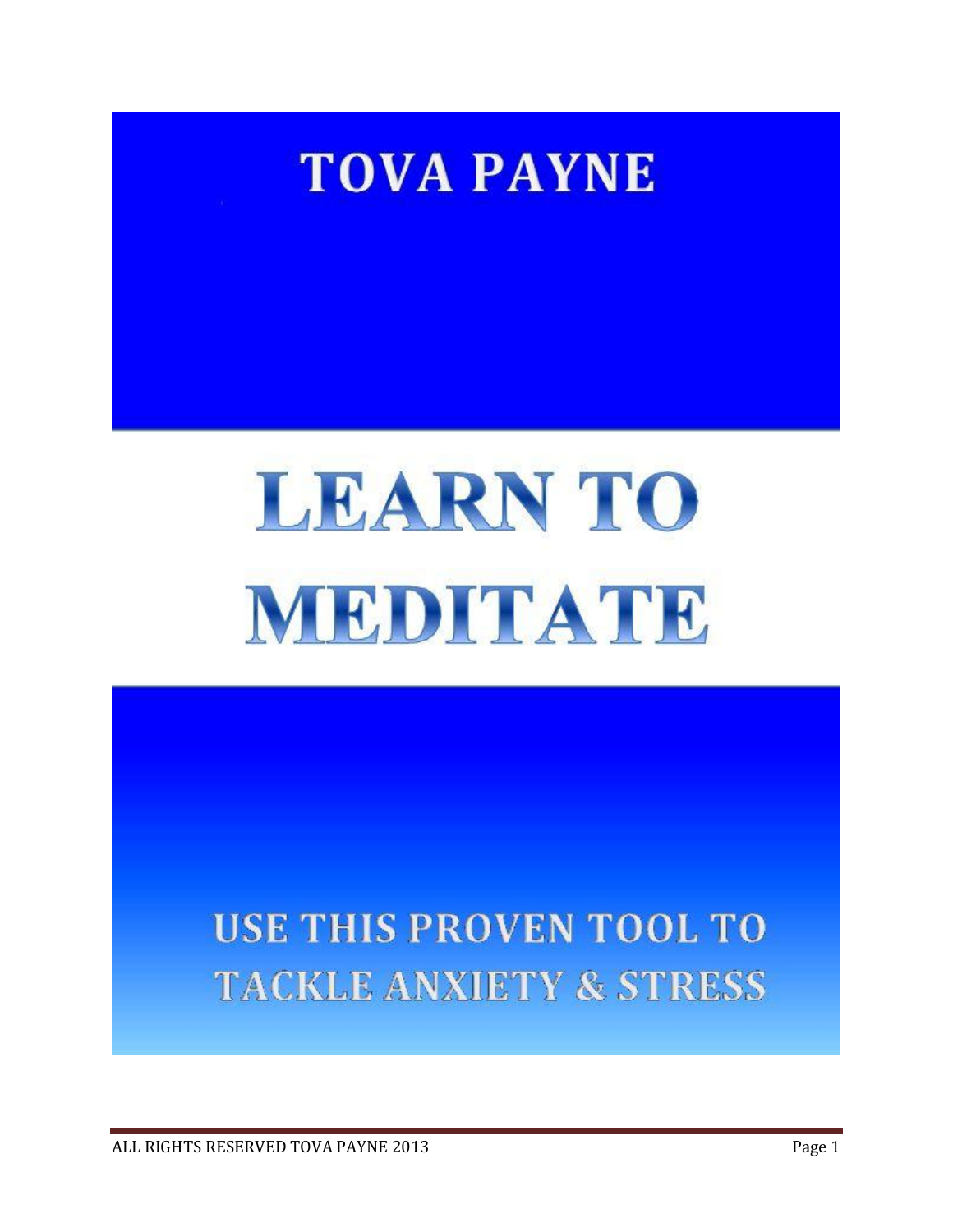Thank you for choosing this book to read. I hope you enjoy your journey into meditation. Please review my book on Amazon so that others can see that this book is helpful  $\&$  so that I can make future editions even better. Thank You.

Copyright © 2013 by Tova Payne

All Rights Reserved. No part of this book may be reproduced without the written consent of the Author: Tova Payne.

Please send inquiries to adventureyoga@gmail.com

Please visit me at www.tovapayne.com

Disclaimer: Please remember that I am not a physician and I do not give medical advice. The recommendations I give in this book are based on my own opinions and experiences, and do not substitute for professional advice from your physician. You should always seek the counsel of a physician when it comes to managing anxiety and stress.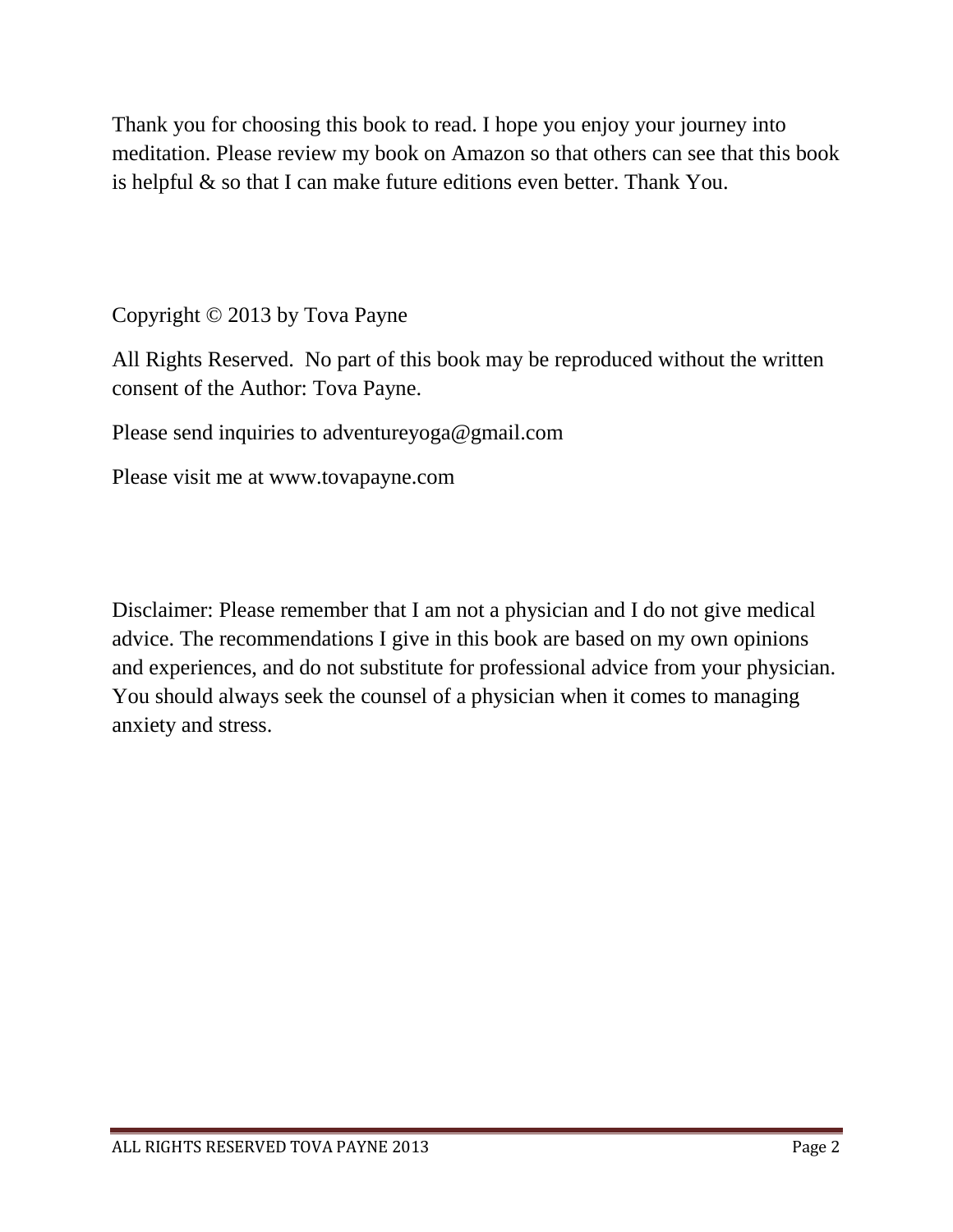# **Table of Contents:**

**Introduction Preparing to Meditate Meditation 1 Meditation 2 Meditation 3 Meditation 4 From Thought to Action Conclusion About the Author**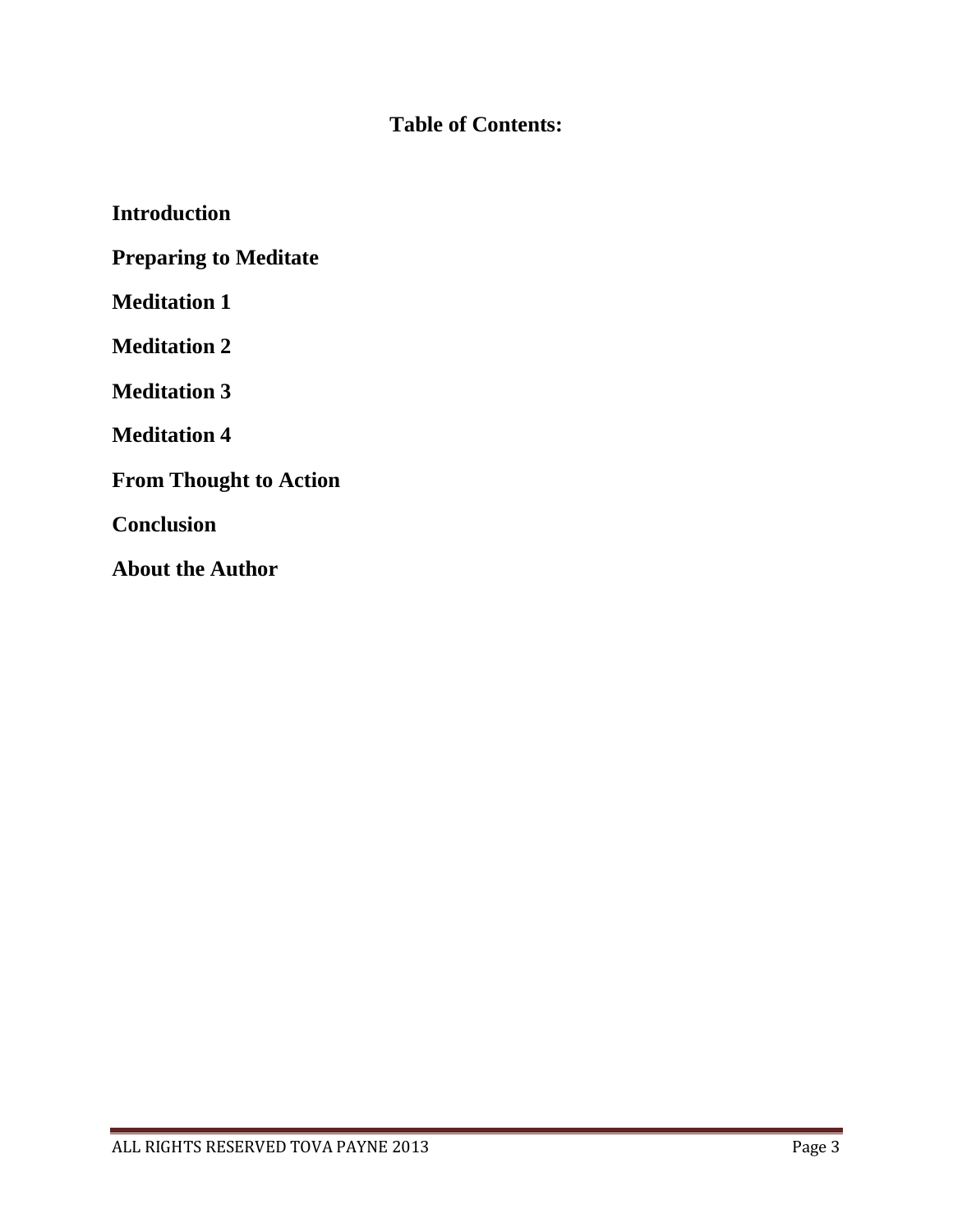#### **Introduction:**

I would not be exaggerating when I say that meditation is a practice as old as humanity. However, relatively recent advances in medical research are proving this strategy to be an effective tool for reducing anxiety and stress—which science has accepted to be a root cause of most illness and disease.

Meditation is scientifically proven to be effective. Yet, the best proof comes from your own self-experimentation of the practice. The way to understand the benefits of meditation is to practice it. The experience itself will convince you of the benefits.

From my own experience, I am still pleasantly surprised by how fast meditation can work. I have gone from anxious and frazzled to calm and motivated to work in minutes. I have gone from sad and lost to feeling connected and free. From my experience, meditation is a tool that has a profound power to shift your physical, mental, and emotional body in a unique way that no other technique can offer.

Within meditation, there are probably hundreds, if not thousands, of slightly different methods of meditating. However all meditation is serving one goal: to quiet the mind into a state of quiet awake-ness, and of still awareness. An analogy I can give regarding the different ways to meditate is: imagine you are baking and you want something sweet in your recipe, you can use molasses, white sugar, brown sugar, honey, agave, maple syrup; the list can go on and on. They will all produce sweetness, but the precise sweetness differs depending precisely which sweetener you use. The same holds true for meditation: all meditation helps quiet down thoughts, and trains you to practice presence and inner stillness, leaving you calmer and feeling more connected. However, the precise meditation you use may have subtle differences in its precise effects.

In this book I will be teaching you four different meditations—all of them simple, and all of which you can practice on your own.

Meditation should be available to all, it is a gift, and my sincere desire is to share these techniques with you, so that you can start using this powerful strategy to clear your mind, focus your mind, and in the end, leaving you more calm, clear and productive.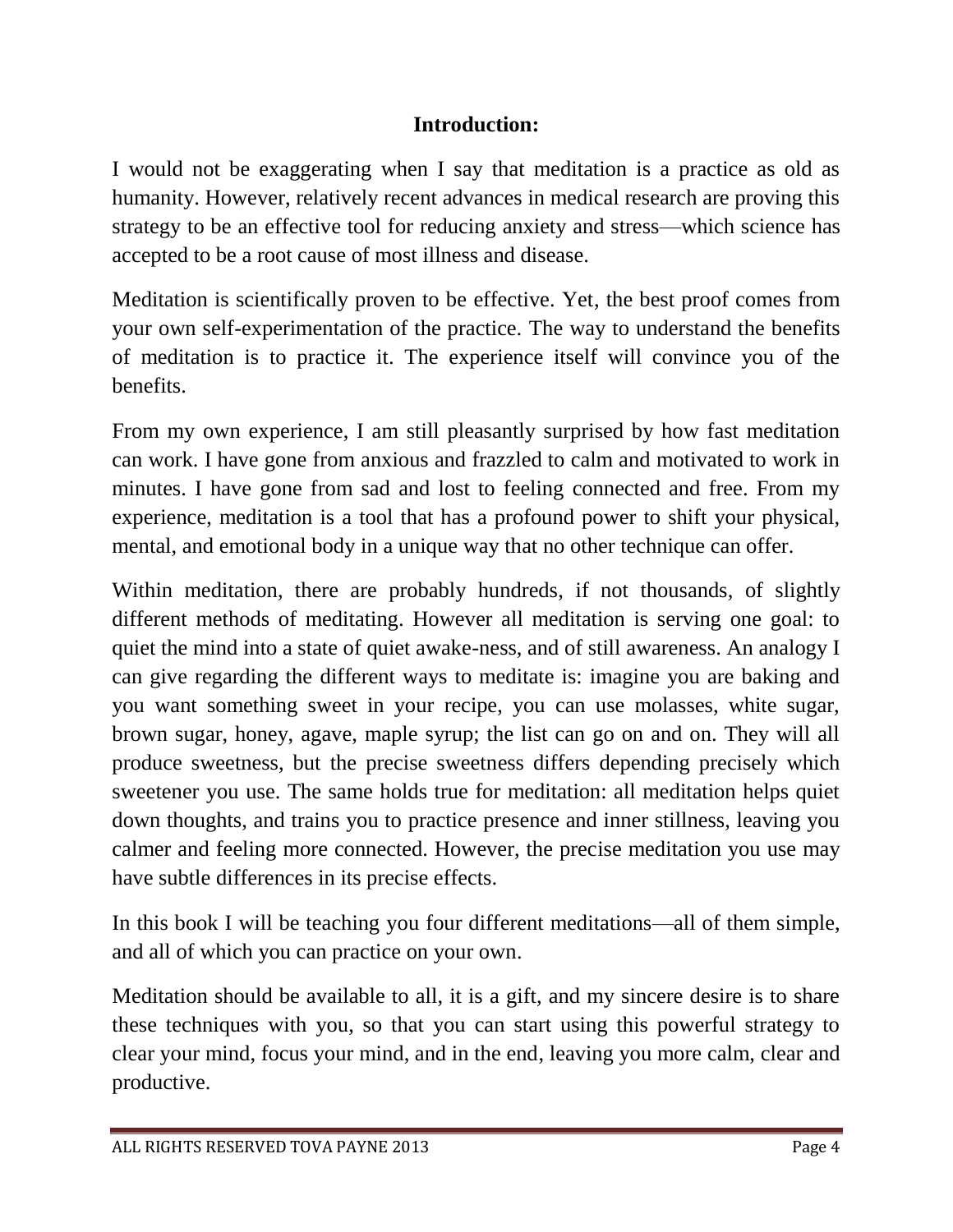The goal of meditation is not to be able to meditate for eight hours a day. We are living in this world, and as such the question is: how can we live most effectively in this world? How can we be more at peace so that we can treat everyone around us more kindly? How can we clear our minds so that we can be more efficient with our time? How can we manage our stress so that we can actually thrive, be more productive, and make better decisions? I am sure you know as well as me that stress can be paralyzing, making work impossible, and tasks left undone. We are living in a time of over-stimulation, heavy demands, and with all this busy-ness it makes sense that it can cause us to shut down. So by purposefully and intentionally taking a time-out from your day, and practicing meditation, you in effect create more time. You create more time not by magically creating a  $25<sup>th</sup>$  hour, but by creating clarity and space so that you can be more productive with the time you do have.

I can probably tell you about 100 things in your life that will get better when you meditate, but even if all I told you was that meditation is a great way to decrease stress, I am sure I have your attention. I think stress is a universal phenomenon we can all relate to experiencing to different degrees, and stress is often the root cause of most problems—from failing relationships, to burn-out, to illness and disease. Thus, by addressing stress, you address so much more.

You probably have your own reasons for reading this book, and taking action towards practising meditation. It may be out of pure curiosity, or a necessary need to address the stress in your life. Either way, if you want to benefit from this book, you will have to do more than read it. You will have to make a sincere commitment for at least a month of steady practice. And I am talking about as little as 5 minutes a day. Yes, in as little as 5 minutes a day you will begin to feel its benefits. Certainly 10 or 20 minutes will have deeper impacts, but the most important thing when beginning something is to find a way to make the new activity a habit. Ten or 20 minutes may seem easily integrated while you read this, but most people will find a 20 minute practice too long to begin with.

For this reason, the commitment you need to make is 5 minutes a day for the next 30 days. If for some reason you decide on some days to practice longer, or twice a day, that is great, but the minimum requirement is 5 minutes a day.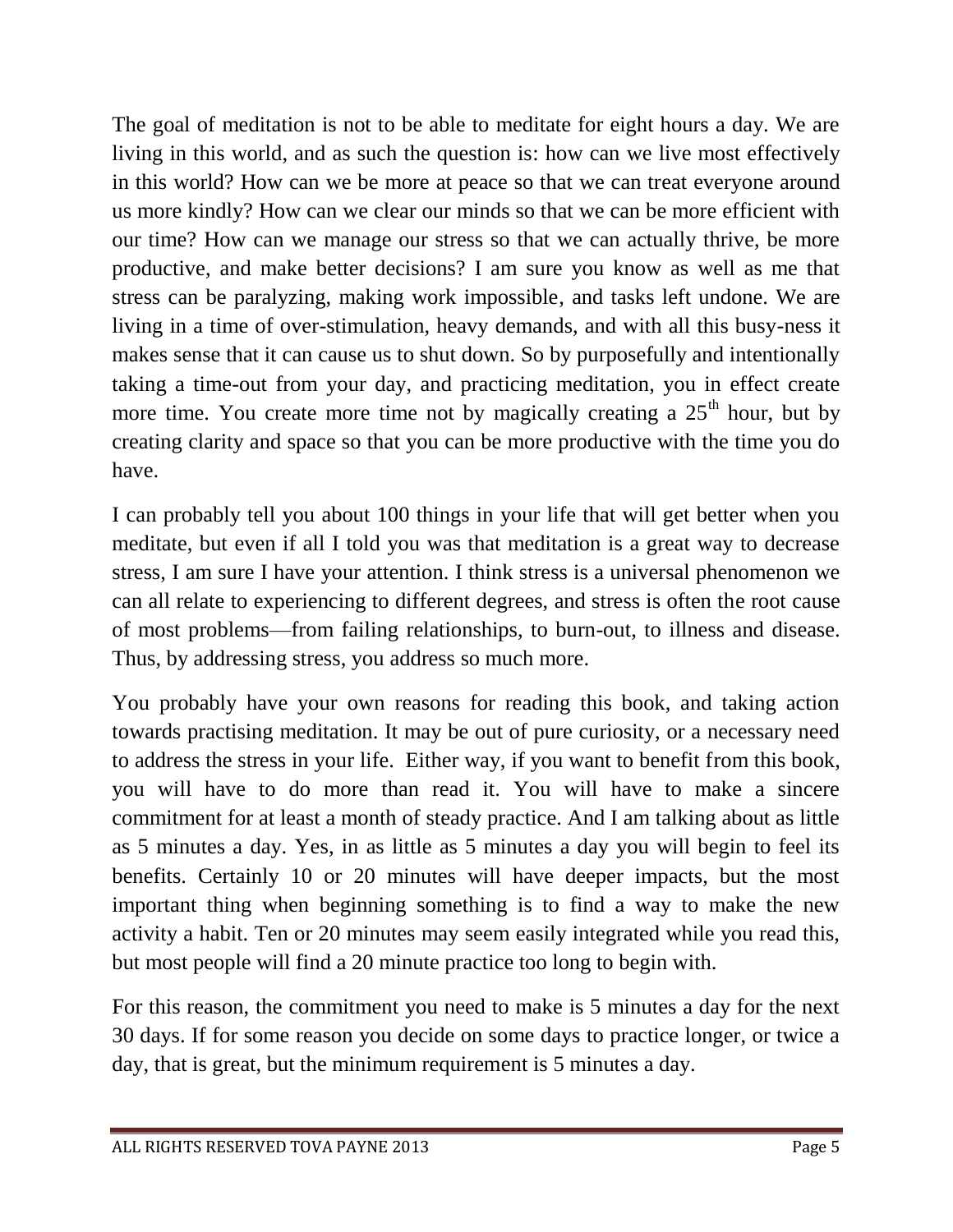You see meditation can be quite an arduous task at the beginning. The truth of the matter is you may feel calmer in your first 5 minutes of ever meditating, but you may find yourself feeling quite frustrated with the practice. It can take a few days before you begin to get more familiar with the practice and begin to get a hang of what it is really about.

Think about kids learning to ride a bike. Most kids don't ride smoothly on their first bike ride. It usually takes a few times before they get it, and some kids take a little longer than others, and of course there's the odd child who gets it right away the first moment they get on a bike.

The same is true with meditation. It can take a few tries before you actually feel yourself slipping into a state of peace. But once you reach this state of inner stillness and peace, life is never the same. It is never the same because you now know that this feeling is possible, merely by meditating. What you may have at one time been skeptical about, you now have direct evidence and contact with. Once that happens, the meditation experience forever changes you.

You may find the first week the hardest—you may find yourself forcing the 5 minutes, but usually by week 2 and 3, you will crave the practice. You may have days where you want to practice longer; however, it is essential to commit to a steady, consistent, daily practice, to get in touch with what the experience has to offer. That means never missing a day and practising for a minimum of 5 minutes a day is necessary.

I recommend that you choose the same time every day, so that you don't forget or make excuses not to do it. The best time to meditate is first thing in the morning. It is the best time for a few reasons. Usually when we first wake up our mind has just awoken from sleep, and for most people, our mind isn't as busy at this time compared to once we start going on with our day. First thing in the morning is most conducive to experiencing the still state. It is also a specific time that you can consistently ensure to commit to, which is essential if you want your meditation practice to happen.

Now, I must re-iterate, consistency of practice is absolutely the most important thing. If you have one day or one week of an intense meditation experience but then stop meditating, the benefits are limited. It is like going on a crash diet, losing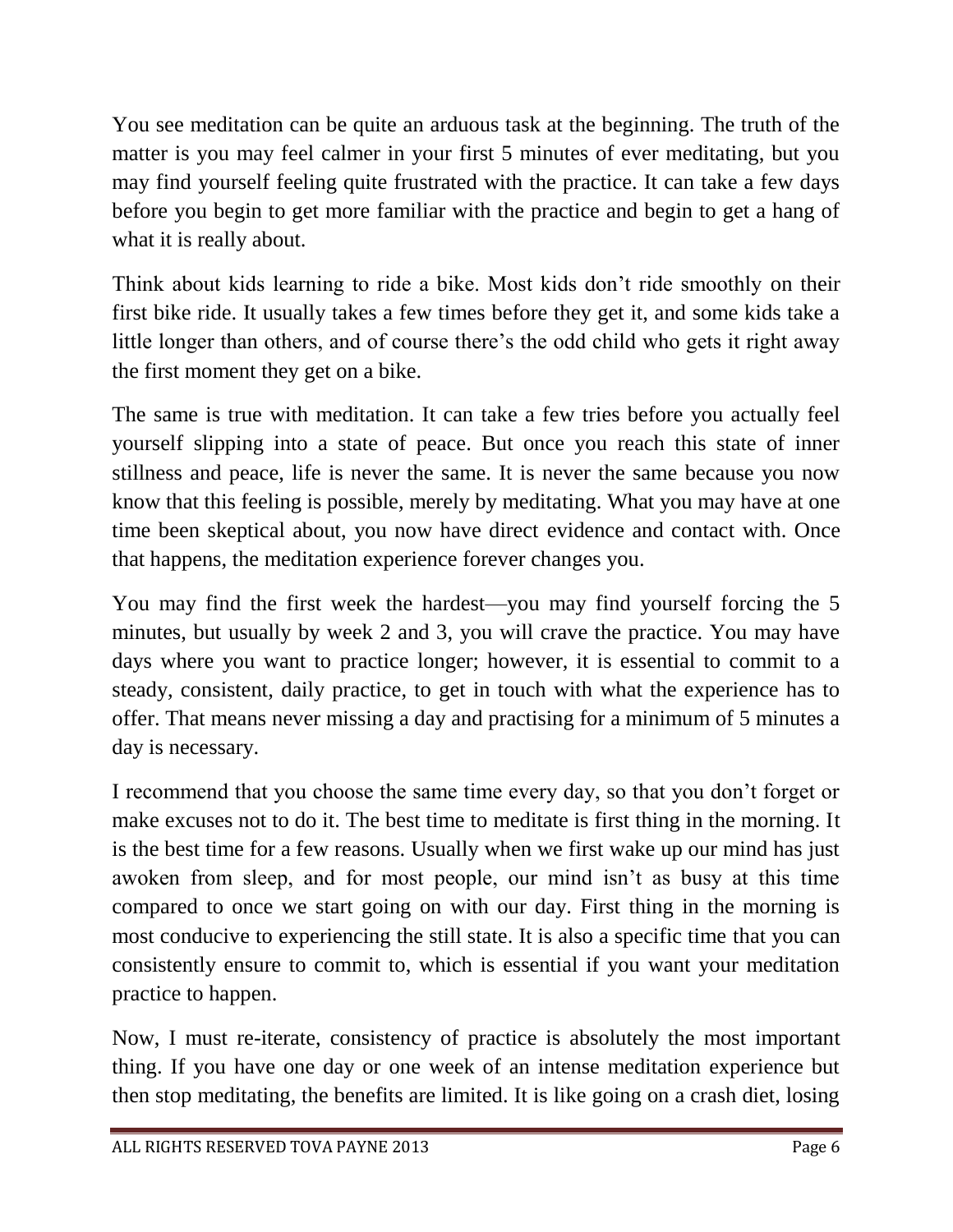weight and then gaining it all back when you stop dieting. It is the same with meditation—if you go on a "crash- meditation spree," meditating for hours a day for a week, you will feel good for that one week, but then if you stop meditating, just like stopping a crash diet, you lose the benefits. When you stop a crash diet and resume your old habits you gain the weight back, and in meditation when you stop meditating you lose the qualities of clarity, calm, and connection that a consistent meditation practice provides.

# **Preparing to Meditate:**

Before you start your meditation, find a quiet space such as your bedroom. If there is outside noise, that is fine, but do all that you can to limit noise—shut off any TV's or music. Turn your cell phone and computer off. For the next 5 minutes, close the door and find a space that is as quiet as can be. You can sit up in bed, or you can sit down on the ground—on a mat, a blanket, or cushion. You can sit in a cross-legged position, however, for some people this may hurt their back or hips if they are not used to sitting this way. This is why sitting on a cushion or pillow can be helpful to help open the hips and lengthen the spine if you are sitting closer to the ground. However if you have physical limitations, sit in a chair. If you are on the ground or your bed, see if sitting cross-legged is comfortable, if not—try extending one, or both legs, in front of you. Focus on sitting up tall, so that your back and your spine are as straight as can be, and completely relax your shoulders. Many people hold a lot of tension in their shoulders, so rolling your shoulders backwards and forwards a few times should help loosen up your shoulders. Then be mindful to keep your shoulders relaxing down your back, away from your ears.

Make sure you have an alarm set so that you don't spend the whole time glancing at the clock to see when your time is up. Set an alarm clock, a coffee machine, or your cell phone—anything that will alert you to when the 5 minutes is up.

Now that you are seated, and your alarm is set, your meditation begins. For the first three meditations it is best to gently close your eyes in order to minimize outside distractions. Invite your focus to be within, as you engage in one of the four meditations described below.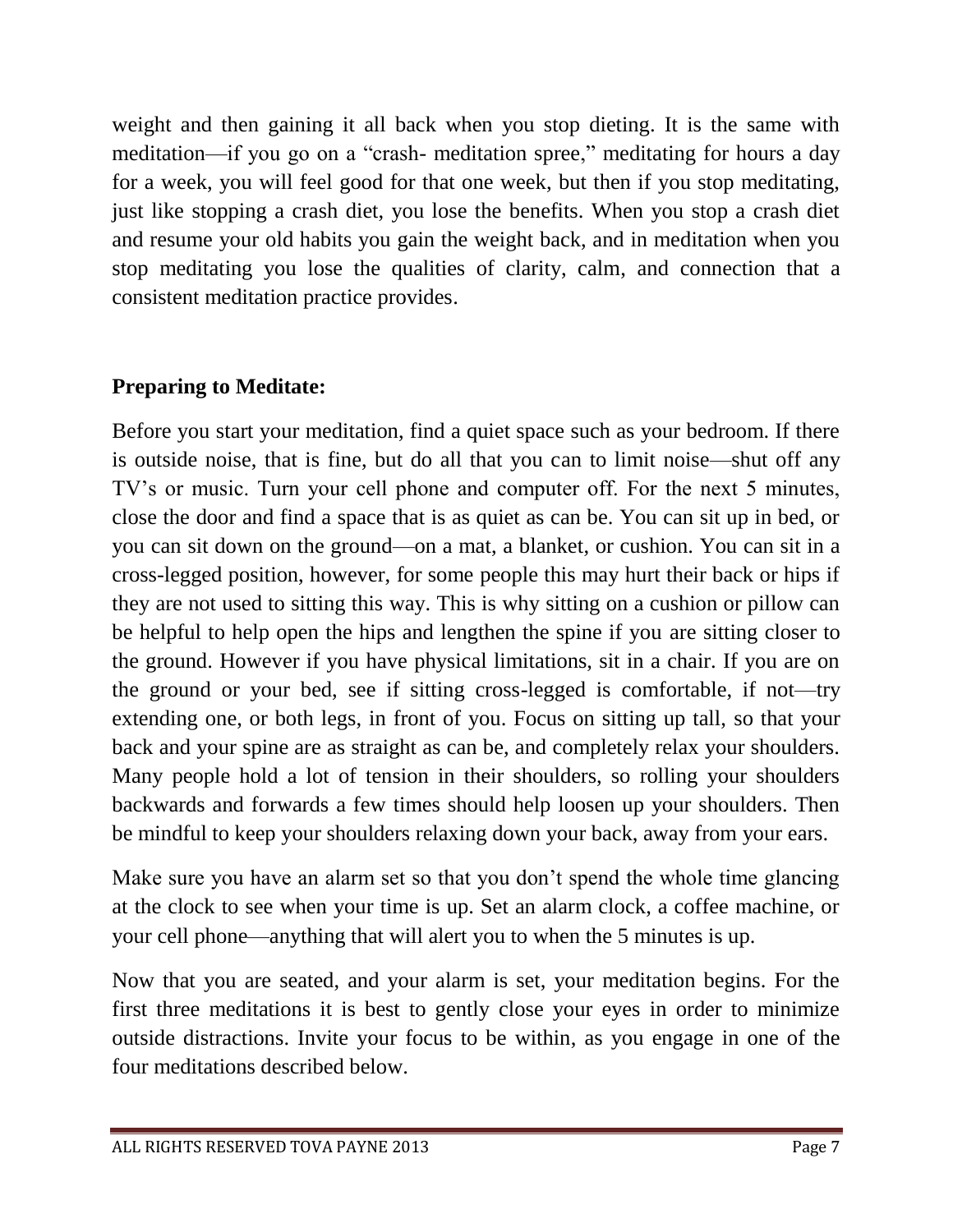#### **Four Meditation Practices:**

There are four meditation practices I will be sharing with you. They are all excellent, and achieve the same thing: to quiet the mind, and focus on a present state of awareness. Moreover, through a consistent meditation practice, you will strengthen this quality of presence in your daily life. You may find that one meditation is more suited to your personality than another; you should practice the one that feels the best for you.

There are similarities in all the four practices, as meditation is the practice of presence. Getting into the habit of being fully alive and present, with what is happening in the moment, is what these meditations are here for. The first three meditations are seated meditations. The last meditation is a walking meditation. You should practice a seated meditation every day, and use the walking meditation as another way to integrate meditation into your day. The moving meditation is an excellent way to practice meditation in everyday life, and its benefits are profound.

You can certainly cycle through the different meditations on different days or stick to the one that is most helpful for quieting your mind.

# **Meditation One: Follow the Rhythm of Your Breath**

In your seated position, take a moment to scan your body. Become aware of all sensations. Notice any tension, and mindfully think about relaxing the area relaxing the muscles, softening all the way to the bone. Relax your physical body. Then shift your focus over to your natural breath. Notice the rate and rhythm of your breath. Notice the sound of your breath, the feeling of your breath passing through your nostrils. For the next 5 minutes your only task is to follow the natural wave, and rhythm, of your breath.

This may sound easy, however what happens is that usually within a second or two, thoughts begin to surface. Take a moment—notice what thought is arising. Recognize that your mind is actually discharging the thoughts it needs to get rid of. The practice is to notice the thought that arises, then to practice letting the thought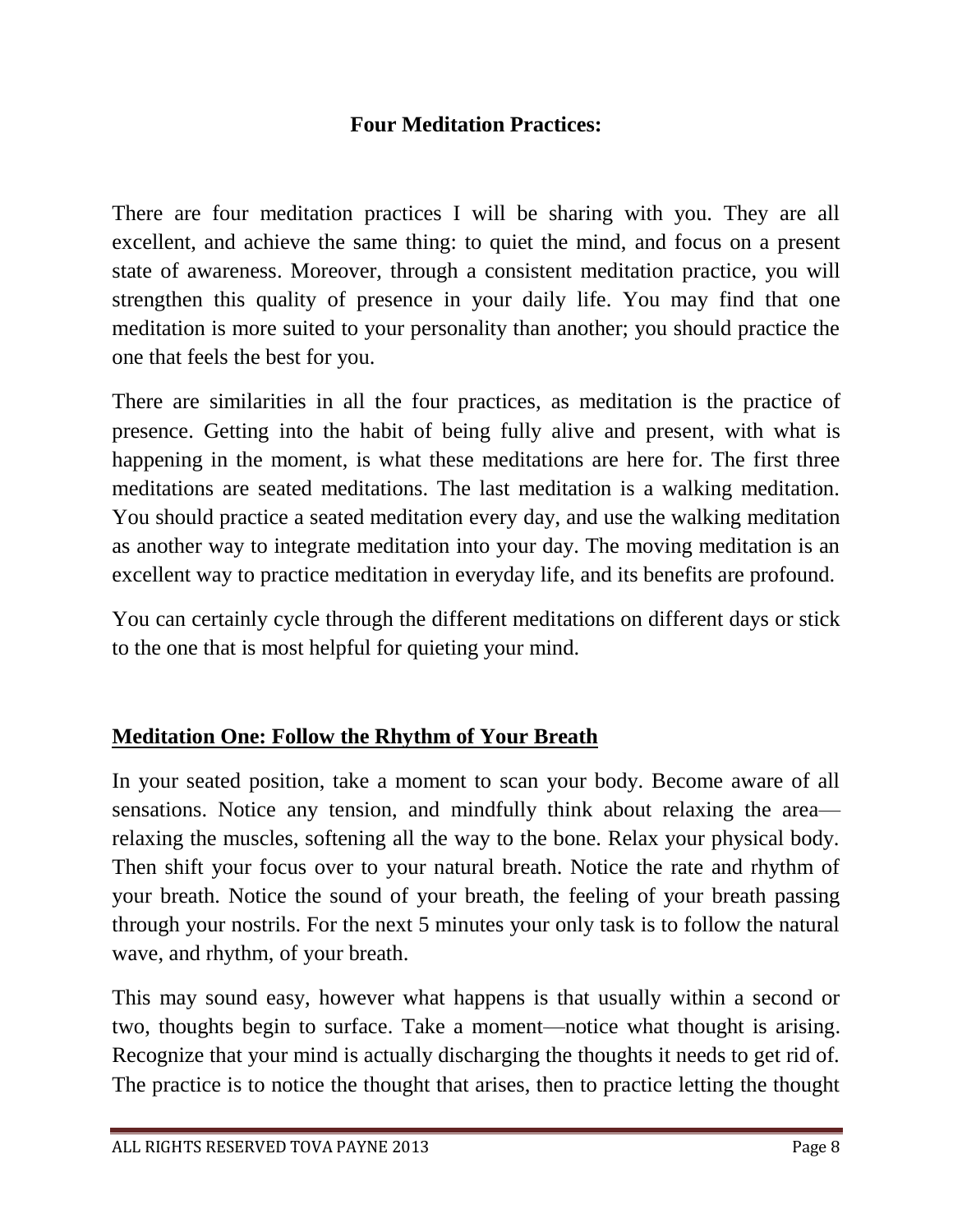go. By returning your focus to your breath—this technique helps you release the thought.

Thoughts only cause pain, and stress, because we charge them with a story, we charge them with emotion, and we strengthen them by hanging onto them. However, if we allow the thoughts to arise, and let them go, we do not experience stress. Instead we become the observer to the thoughts. It is actually a very freeing experience that helps stress, and anxiety, dissolve.

For the next 5 minutes, every time a thought comes in, return to focusing on your breath.

Think about increasing the space between your thoughts, which is what meditation does: it helps empty your mind, and clear out the junk so that you can see more clearly, think more clearly, and give your mind a break from its over-activity. This practice of quieting your mind allows your mind to be more efficient later.

For the next 5 minutes, focus on the rhythm of your breath.

Day by day, week by week, the practice will become more natural. Practice detaching yourself from expectation and from what you think the practice should be, or look like. Instead, practice the art of allowing—allow the experience to be what it is, as it is, and accept that your meditation experience was perfect. It is impossible to do meditation wrong when you set the intention to sit quietly and focus on your breath as the tool to quiet down your mind. This practice helps you get into the emotional tone of what inner stillness, calm, and peace, feel like. This way you can start to know that you have these qualities inside of you, and you may even start to experience them through the day, in moments of inner stillness and conscious awareness.

Meditation is about a still awareness, but your physical body—even when sitting still, is still in movement. Your body is alive, and millions of inner movements are happening at all times, within every cell. The practice of the seated meditation focusing on the breath, is a technique to get into the feeling of what it is like to feel stillness, and to know inner peace and clarity.

The meditation practice helps you connect to your inner nature—your true nature.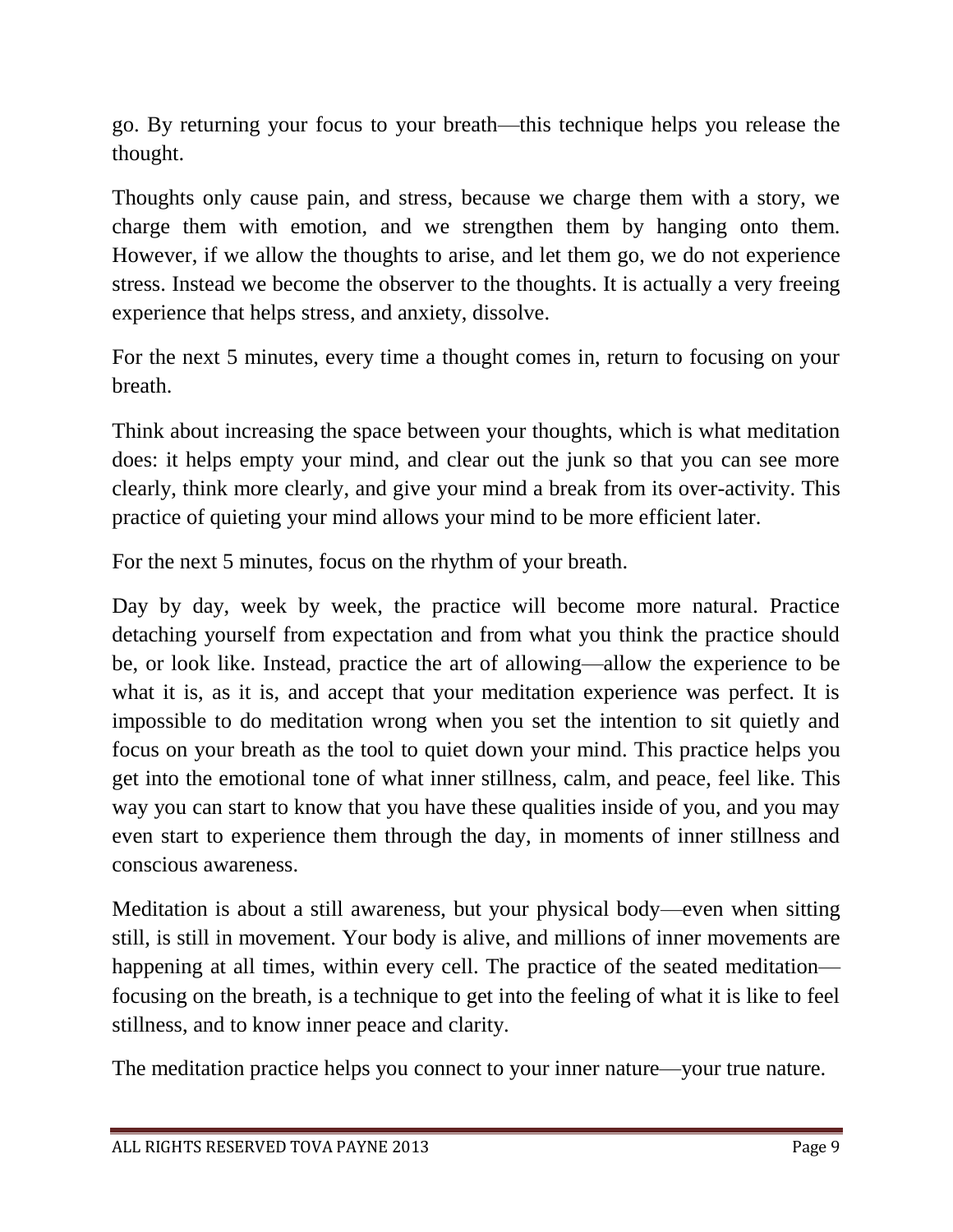The way you experience the meditation practice changes from day to day. There will be days where you feel the deep stillness, and you will experience it and therefore know it. You cannot give a specific word or description to such an experience. A sense of peace is probably the closest explanation there is, but even that word does not give the experience justice. To experience it is to know it. However, there will be days where the meditation practice may not be so profound, and may feel more challenging. You may still feel a little restless, or find it harder to meditate. Please recognize that this is normal and part of the experience. It is something we can learn from. Just like life has its' ups and downs, so does the practice of meditation. Ultimately, what we learn is to be less reactive, and more accepting, which is a huge secret in dealing with stress effectively. Remember, you learn far more by doing something than by reading about it. In order to truly understand what I am talking about, you must practice every day in order to learn and get the benefits I am talking about.

# **A quick re-cap:**

- Find a comfortable seated position
- Have your timer set
- Close your eyes and focus your attention on your natural breath and follow the flow of your breath
- If a thought comes in, (and often does), notice the thought, and then release it by returning your focus to your breath
- Keep doing this for the full 5 minutes. Practice longer if you want to

# **Meditation Two: Focus on a specific area**

In this meditation, the practice is to focus your attention on one specific area. Begin the process by taking a moment to relax your whole body. While sitting up with a straight spine, relax your shoulders, your jaw, your teeth and your eyes. Take a scan of your body and completely relax your whole body. Maintain a sturdy connection to the ground, and relax into the ground. With your eyes closed, focus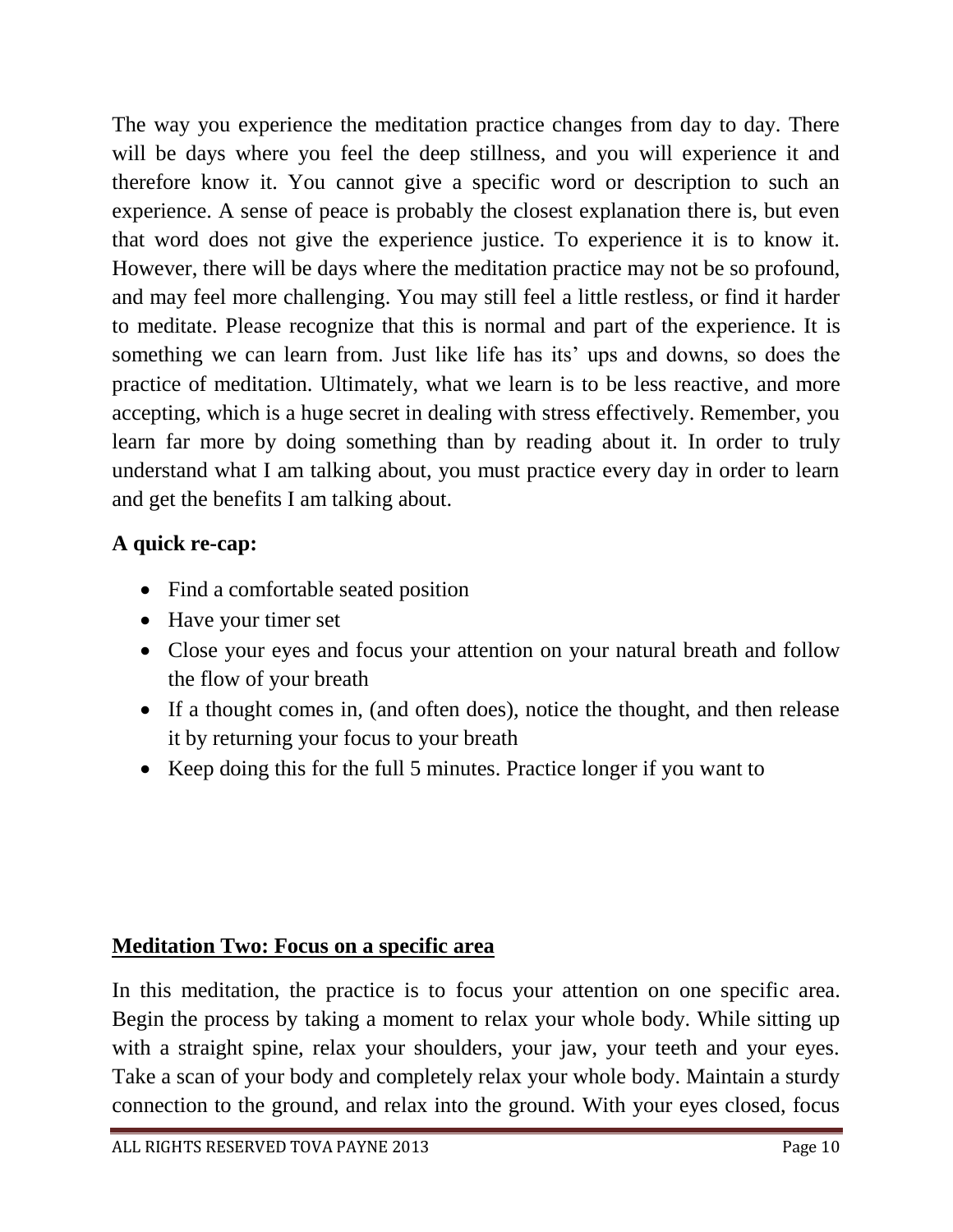on a specific area of your body. I recommend focusing on your heart. With your eyes closed, focus your gaze down towards your heart. Feel the sensations in your heart. Feel the movement of your breath in your chest and be aware of the thoughts that arise. Let the thoughts go, and focus on the sensations of the heart, on the sounds of the heart, on the beating of your heart.

For the next 5 minutes the whole practice is to focus your mind on your heart center. Let this be the area of focus, and pay attention to what is happening in the heart in this very moment. In meditation, we practice being present, and aware in the moment. Meditation is the practice of presence, so when you focus on your heart center, you are practising being fully present with what is happening in your heart, in this moment. Furthermore, by focusing your attention on your heart center, it helps you to *not* think about the past or the future.

The mind has a tendency to wander, thus, the moment you become aware that you have drifted off into some thought—the practice is to return to focusing on your heart center and using this focused attention to let the thought go. This is how you clear your mind—by constantly training your mind to release the thought, and bring your attention back to your heart.

Through this practice we quiet the mind from thinking, and instead we are practising being.

Through practising this meditation, we give our mind a chance to quiet down so that we can create space in our mind, which ultimately leads to more clarity, peace, space and possibility. Through creating space in our mind, we welcome the possibility of tapping into our inner wisdom—the teacher within.

It is common to feel overwhelmed when making a difficult decision. By taking the time to practice meditation, which helps to quiet down our thinking mind, we actually move into a place of stillness, which helps us connect to deep inner wisdom. This is how meditation is effective in helping us make better decisions. Instead of relying on an anxious mind to make a decision, take a few moments to sit quietly, and gain some clarity before making a decision.

All meditations lead us to deep wisdom through the practice of quieting our mind. By focusing on a specific area, like your heart center, you are doing just that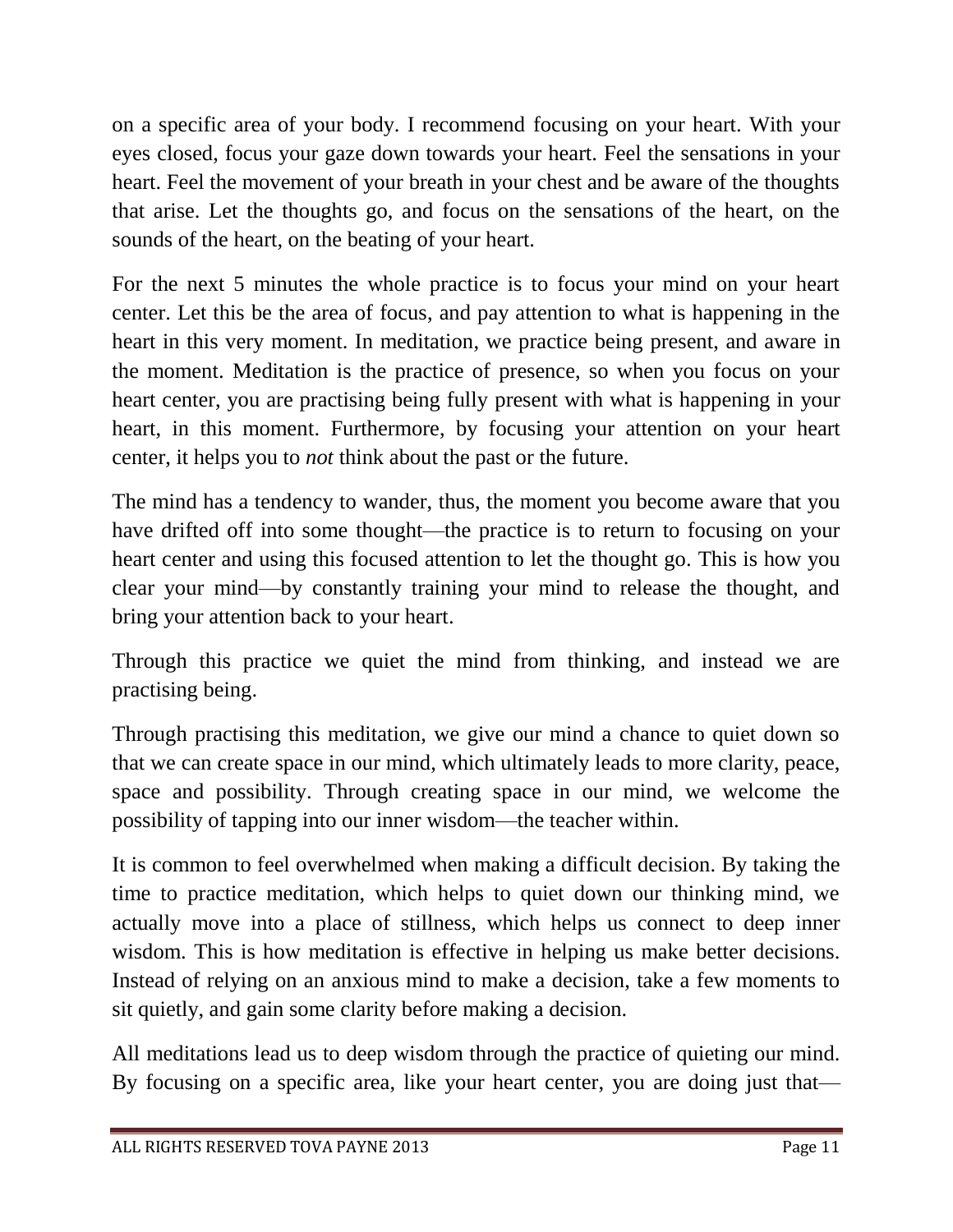creating space for clarity, wisdom, and inner freedom. As we get more in touch with our inner world, our outer world transforms.

# **A quick re-cap:**

- Find a comfortable seated position with your body relaxed, and your eyes closed
- Have your timer set
- With your eyes closed shift your gaze to your heart center
- Be fully present with your heart—the sound, the beating, the movement of breath through your heart, and the sensations that come and go
- Be present with your heart. If your mind wanders, the moment you become aware of it, return your focus to your heart center
- Practise this for the next 5 minutes. Practise longer if you want to

# **Meditation Three: Follow a Mantra/Affirmation/Intention:**

I use the word mantra, affirmation and intention interchangeably. A mantra can be as simple as the words "I am" or "I accept myself" or "all is well." You can choose any statement you like, but keep it short, affirmative, and in the present tense. For example you would not want an affirmation to be "I don't want to be afraid," instead you would say "I am brave," or "I am courageous." Find something that is simple, positive, and in the present tense.

In this meditation, in your seated position and your eyes closed, take a moment to scan your body. Completely relax your body from head to toe. Notice if you're holding any tension, and then let go even deeper. Begin to repeat your mantra over and over. If your mind wanders or begins to tell a story about your mantra—the practice is to return to your mantra.

This meditation is slightly different than the other two meditations that are more centered on completely clearing your mind. This meditation still helps release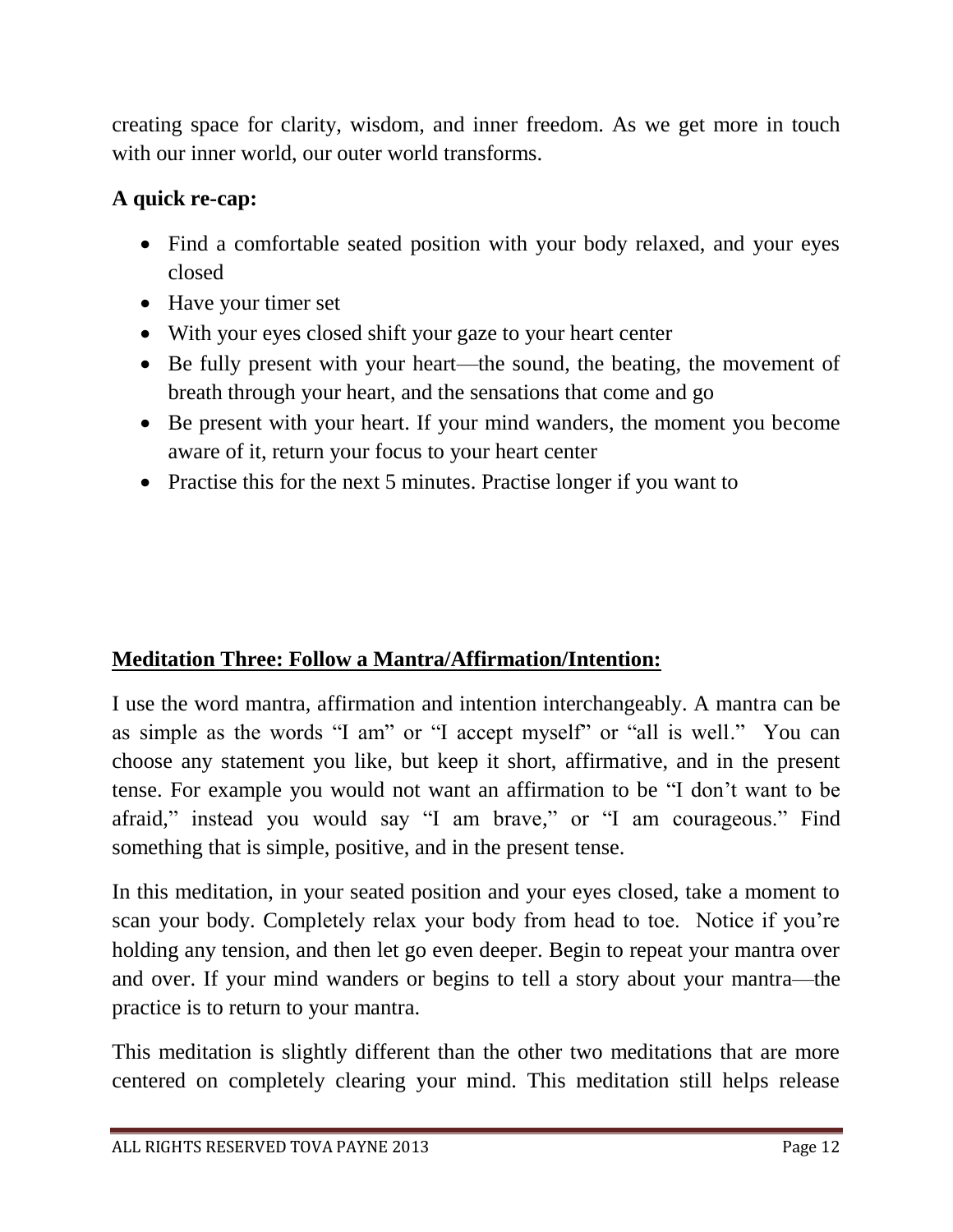thoughts of past and present; it is still an effective tool to quiet your mind. However, with the mantra, you are employing another strategy. You are putting your body in a relaxed state by consciously relaxing your body, and you are repeating the mantra which helps quiet down your thoughts and keeps you from moving into habitual patterns of thinking about the past or future. However, since you are repeating a phrase—a simple affirmative phrase, it has the possibility of actually re-wiring your brain.

By this I am referring to the field of science is called neuroplasticity, which informs us that our brains have the ability to strengthen neural networks depending on the thoughts we have. By focusing on affirmative thoughts such as "I am well," or "I love myself," we are employing the possibility of strengthening these beliefs within ourselves at the level of our brain. This is a special type of meditation, which may have a different effect than the other meditations.

Notice your experience, notice what comes up. This is all part of cultivating awareness which is what the practice of meditation is all about.

# **A quick re-cap:**

- Find a comfortable seated position
- Have your timer set
- Sitting in a relaxed position with your eyes closed, choose a simple short mantra, affirmation or intention to repeat over and over
- If you drift off into thought or distraction, let the thought go, by returning to the mantra
- Continue to repeat the mantra for the full 5 minutes. Practise longer if you desire to

# **Meditation Four: Walking Meditation:**

Remember that meditation is the practice of presence. It is the practice of being fully alive with deep awareness to all the sounds, sights, and sensations occurring in the present moment. When you practise a walking meditation it is different from merely taking a walk to clear your head. Taking a walk to clear your head is a good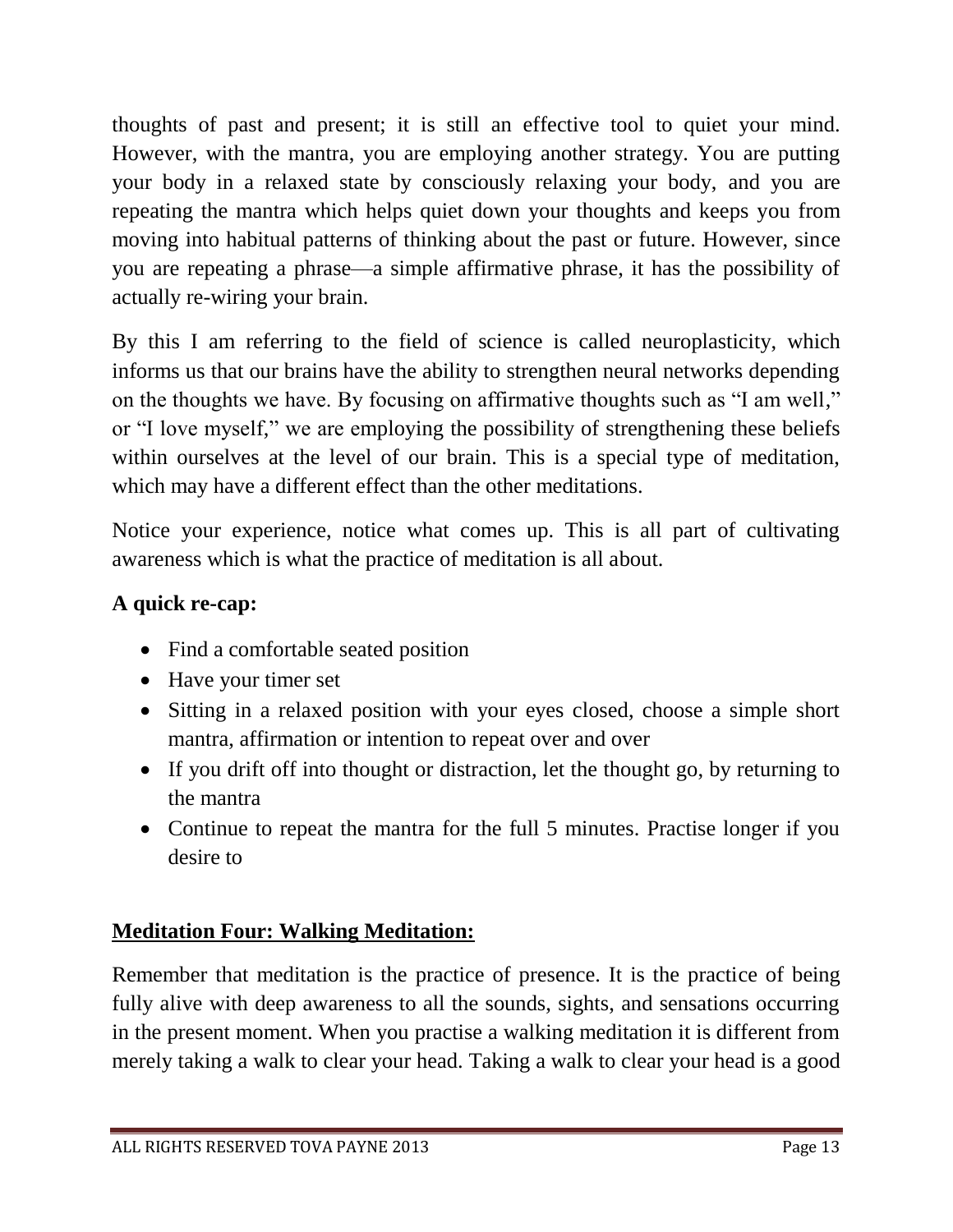practice—however; often we can walk lost in thought and not even notice how we got from point A to point B.

In a walking meditation, you set an intention before you leave for your walk. You set your intention to be present. This means you are seeing what is around you without needing to label it or make a story about it. You are walking with deep presence, and are fully engaged to notice the scents in the air, alert to hear the sounds around you, and seeing things with an awake set of eyes. You are present with the feeling of every step you take, from the movement of every muscle and bone, to how the outdoor temperature feels on your body, and all the other subtle sensations around you.

The practice is, anytime you catch yourself drifting off into thought, or making some story on something you have seen, you let the thought go by returning to pure presence—acknowledging the sights, sounds, smells, and sensations.

It is a good practice to walk slow and thoughtful. Let go of the common habit to be in a rush, to move fast, and to "get somewhere." Let this experience be about experiencing the present moment for all that it is, agenda-free. For the next 5 minutes, practise pure presence.

This meditation is quite different than the others because you are experiencing presence within movement, as opposed to presence within stillness. Ultimately this practice is like all meditations because the mind can quiet down its thoughts through focusing on the present moment. However, it is a quieting of the mind through movement, which is a different experience from the quieting of mind experienced through sitting still.

I recommend you try this meditation, for at least 5 minutes, and I am sure you will experience what I am talking about when I say meditation in movement has a different quality than meditation in stillness. I wanted to share this meditation in this book because it is important that you know that there are different types of meditations with different effects. Some people feel they need to begin with this kind of meditation in order to practice meditation at all, while others actually feel this kind of meditation is more challenging.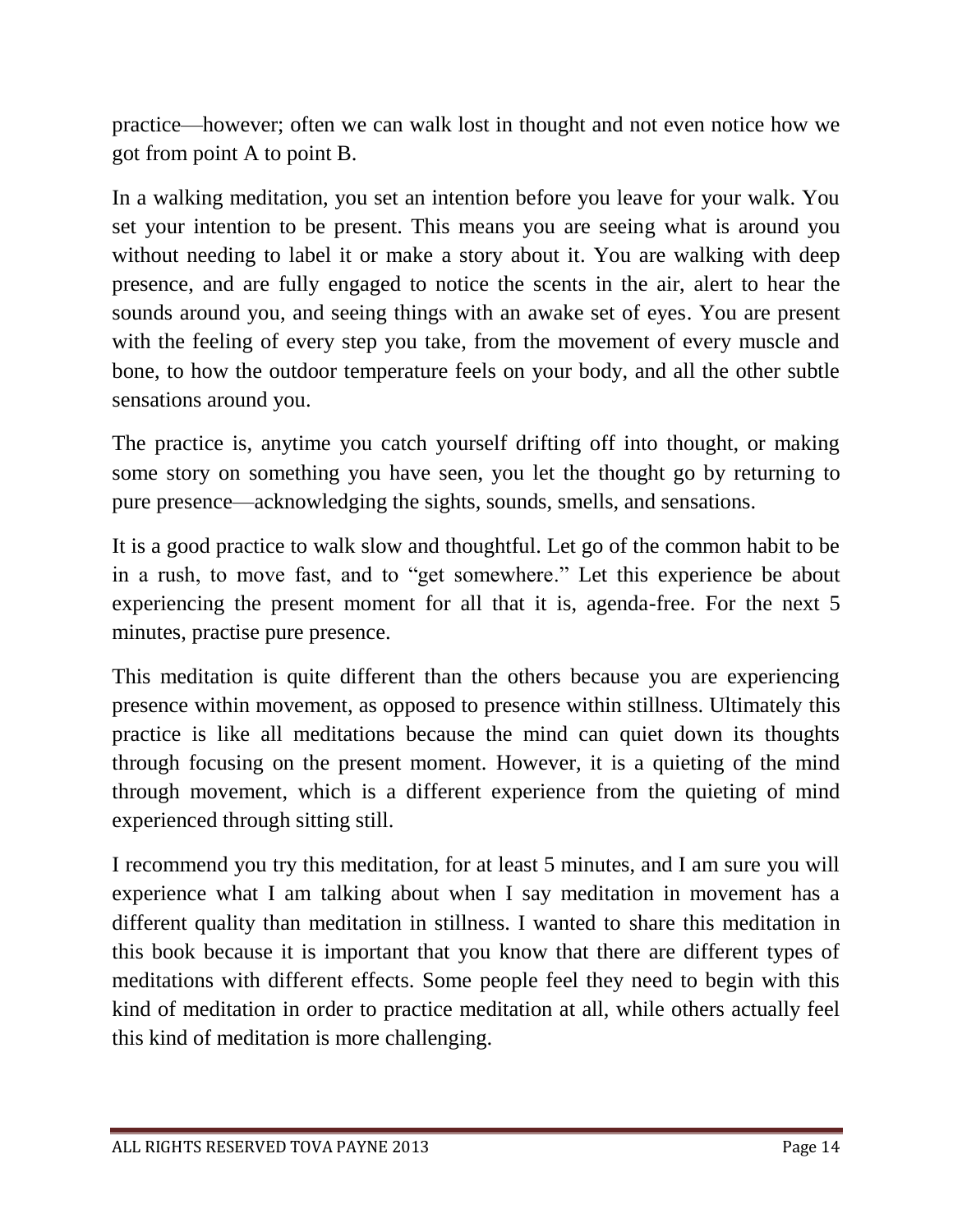Meditation is a very personal experience, and you need to practise it for yourself to feel the effects and impact of different meditations on yourself. We all experience meditation differently—it is impossible to compare your experience with mine, or anyone else's. Certainly there is a commonality of feeling more centered, calm and focused through the practice of meditation, but the precise experience changes day to day, and from person to person.

# **A quick re-cap:**

- Before you begin your walk, set an intention to be fully present for the next 5 minutes
- As you walk, practise complete presence: feel your muscles working, feel the ground beneath your feet
- Be attentive to sensations in the air, the smells around you, the sights, the sounds, and everything else that comes up in the moment
- Let go of any thoughts, or your tendency to form a story, or label what you see. Anytime a thought arises, let it go by returning your focus to what is happening around you in the present moment
- Stay fully present and attentive for a full 5 minutes. Practise longer if you desire to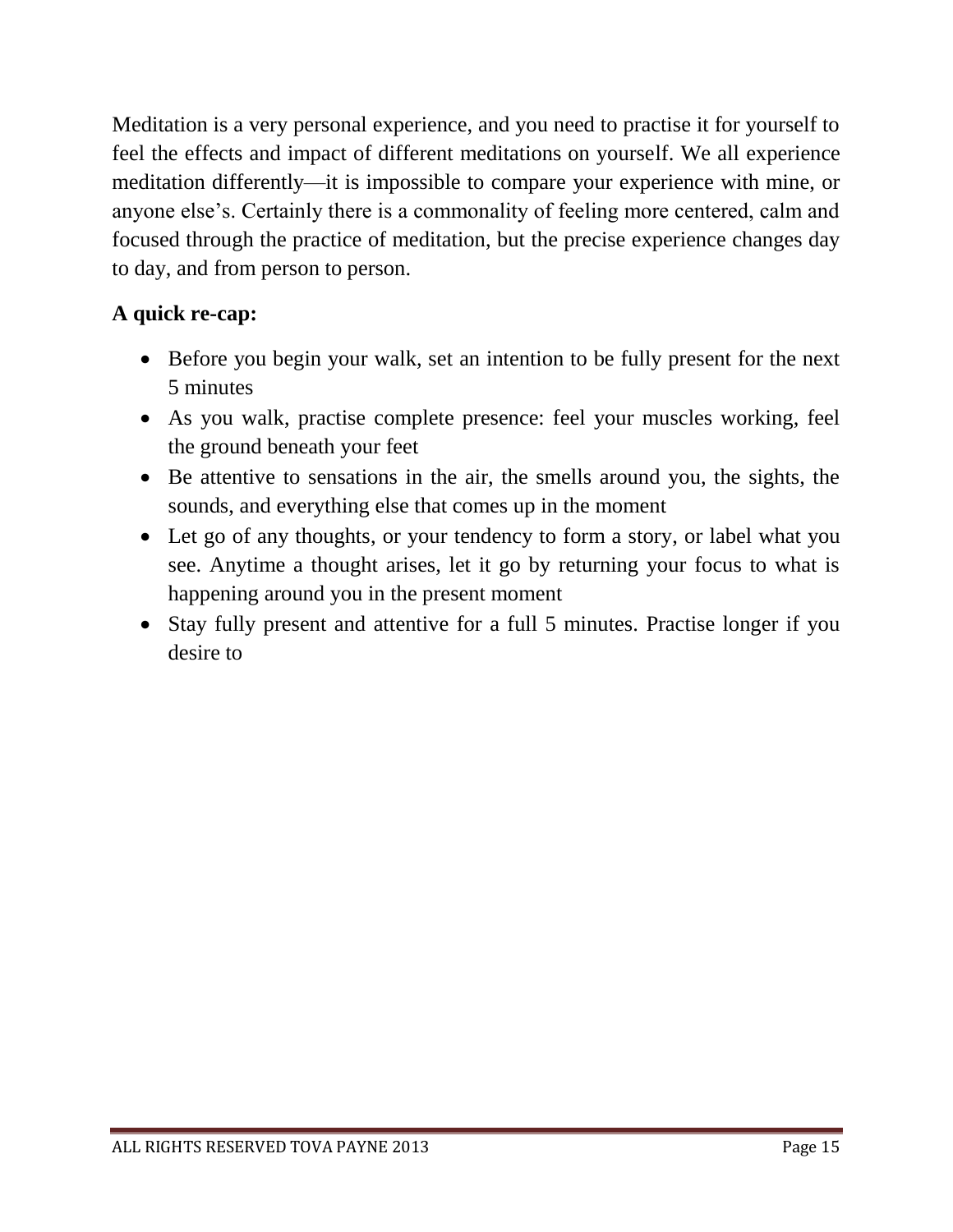# **From Thought to Action:**

Moving from thought to action is often the missing link in transformation. First of all, I need to explain the word "transformation". Transformation, in my experience, does not mean that you will become a different person. It means you will become closer to your true identity—to who you really are. The question of "Who am I?" can be easily understood by some and have no meaning for others. Being confused about your true identity is quite common. Many of us have been conditioned for so long, by so many outside influences, that it is easy to be living a life where we never stop and ask ourselves: What am I doing? And, who am I living for?

From time to time, it is a good practice to reflect and question on whom you are, what you stand for, what are you doing, and why are you doing it. It is quite common to do things and we don't even know *why* we do them. It is common to want things and not even know why we want them. There are many outside sources that are influencing us on many levels. This is why *not* being fully aware is a part of this human existence. It actually requires action, time, and dedication, to re-acquaint ourselves with who we are.

Meditation is a practice that permits and welcomes this evolution of who we are. Some people call this transformation. It is not that we become something else, we actually transform into who we really are. We become better acquainted with our true nature and our true identity. When we take time to pause, stop, and be still, we begin to connect with stillness, and understand what peace is. As we practice stilling our mind, we get in touch with inner stillness, and begin to feel the truth of who we are on a deeper level.

Luckily, when we embark on this process, it is a divine re-acquaintance. It is like meeting a familiar friend we always knew, but who may have left us for so long, we almost forgot they existed. When we take time to still our mind, we tap into the feeling of stillness; we remember what it is to *be* without doing. We are able to feel the experience of *being*, so that even when we are doing, we are better equipped to integrate it with this quality of inner stillness and present *being*.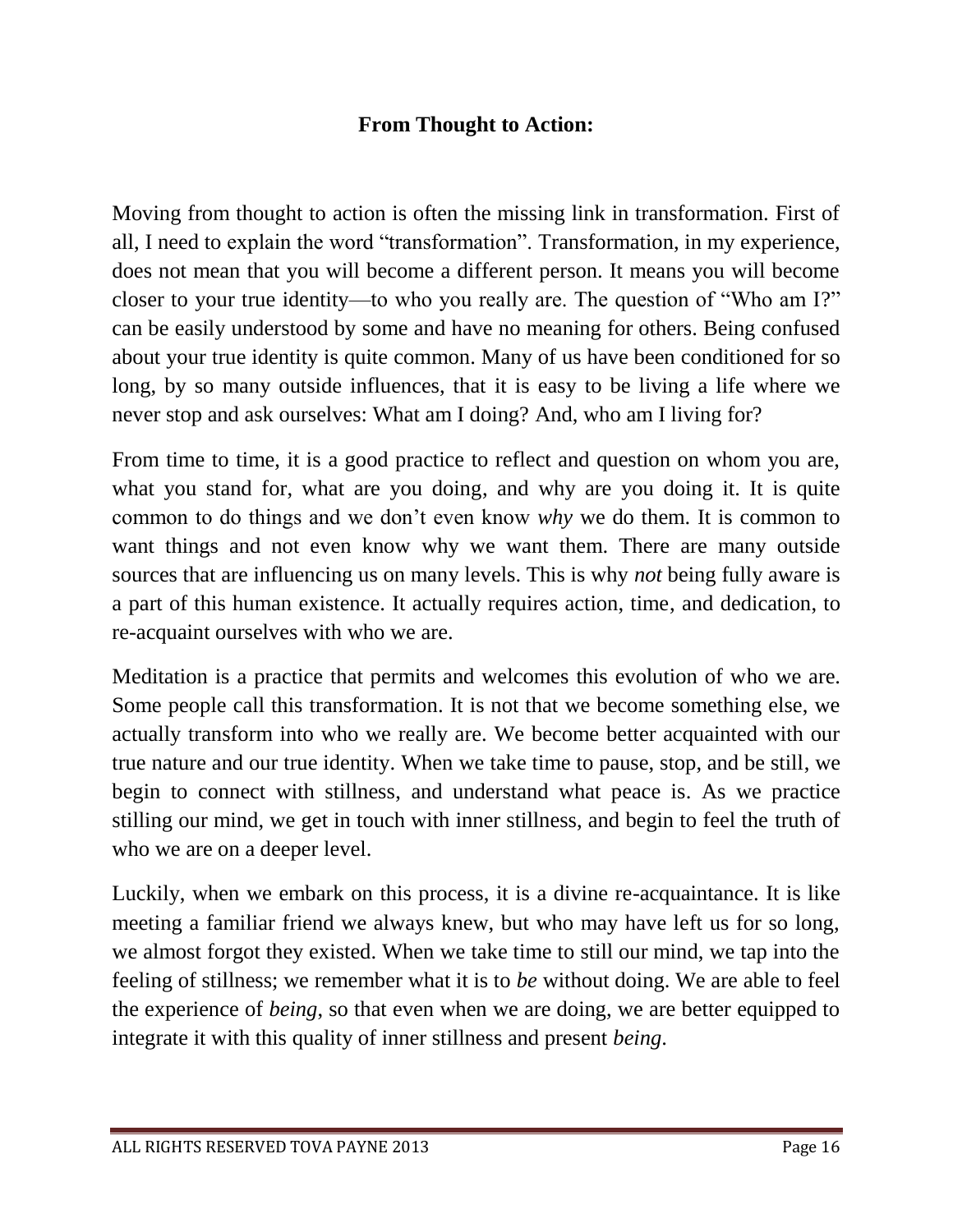Once you meet inner stillness, life does change forever, because now you know there is something there that you did not see before.

Imagine you are sitting at the ocean and you are looking out to the water. You see the water, you see the waves—it is all quite familiar, and what you expect to see at the ocean. Imagine one day you see a seal pop its head out of the water. From that day onwards, the ocean is never just the ocean again. Even if on your next visit you do not see the seal pop its head out, you now have a knowing that there is more life in the waters than what appears before you.

This is what meditation is like—once you practise it and experience it, your life does change forever, even if every meditation does not quite bring you to a fully peaceful state. Once you experience revelation, and inner wisdom from the practice, whether or not you experience it every time, you know it is in there, and you know it exists.

It is important to recognize that your experience in meditation changes. This is an integral part of the practice. When we learn to let go of attachment of what we want, or expect the experience to be like, we actually walk away with a deeper lesson than just peace. We learn the lesson of non-attachment. We learn the lesson of acceptance. We learn to recognize everything as perfection. It is one thing to read about it or talk about it, it is quite another to experience it. Once you embark on a consistent meditation practice, you will be able to experience it, and understand it, on a much deeper level than this book could ever tell you.

Once you start to engage in the practice, you will find that some meditations feel different from others. Some meditations seem more joyous, or freeing than others. You may find that some meditations fill you will epiphanies, wisdom, creativity, and new ideas, while other meditations are full of frustration, boredom, and even possibly anxiety. However, what happens is the moment you recognize this—it actually helps to dissolve the anxiety, boredom, frustration and any other sensations that may occur. The moment you acknowledge what *is*, and practice letting go of what you wish you were experiencing—*in that moment*—the moment transforms.

Likewise, when you experience moments of deep connection, you will find that you cannot hold on to it, and the moment you attempt to cling or grasp it, is the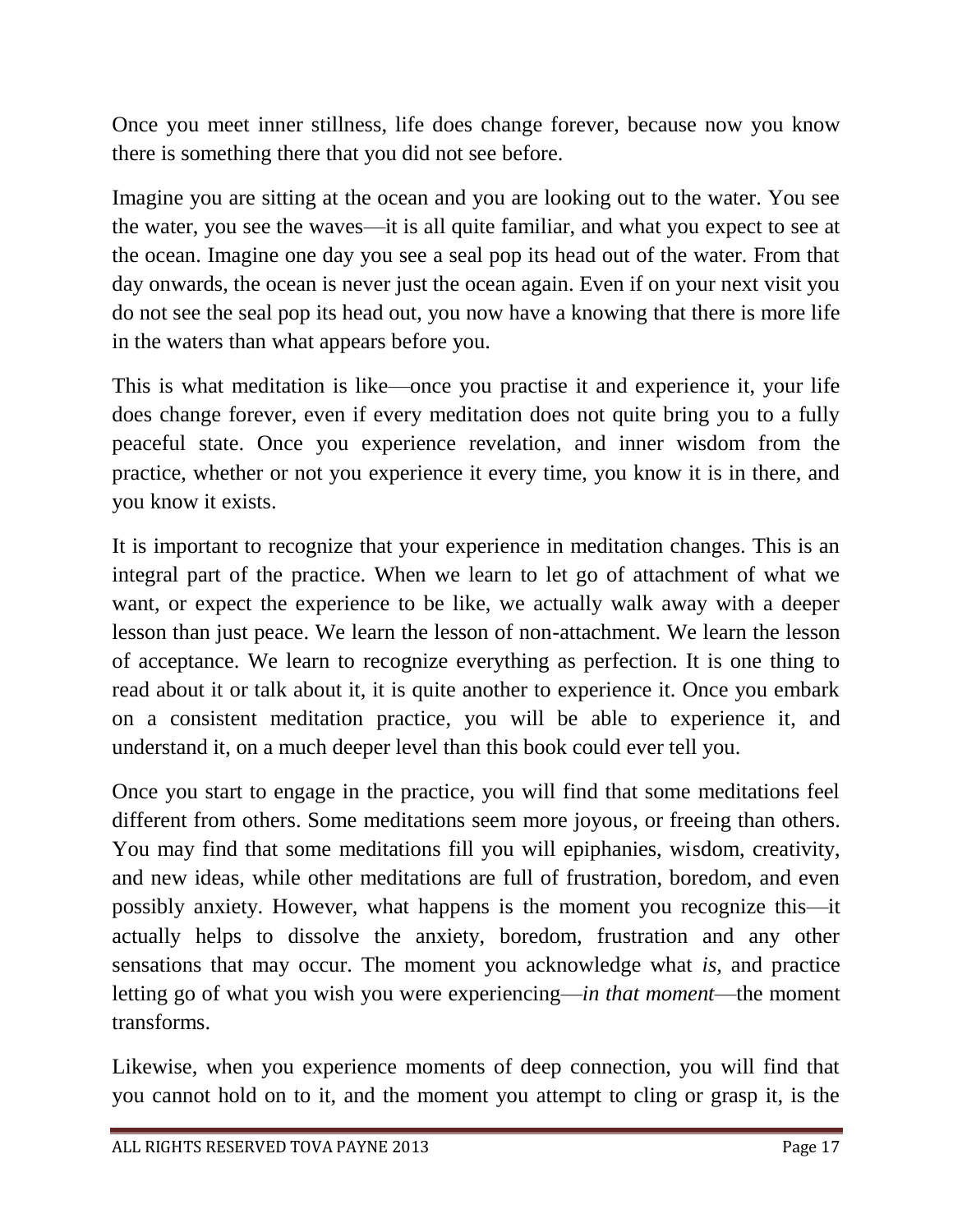moment you tend to lose the feeling. It is through these experiences that you learn the more integral lessons of life—such as non-grasping, and being able to accept what is. All of these lessons are what creates deep inner peace. It is through these lessons from meditation that we live a calmer, more accepting life. Meditation teaches us more than just stillness of mind.

However, in order to experience all these things you need to be committed and consistent in your practice.

The first thing you require for a consistent meditation practice is desire. If you do not desire to meditate, you have very little reason to commit to it. So just like anything in life, if you think you want it—you have to be sure that you really want it, if it is going to happen.

Next, you need to commit to it. You need to make a promise with yourself, and make it in such a way that you will remember it. Whether this involves creating a sign you post up near your bed, or set an alarm to remind you, or keep a journal, or write it in your calendar, you need to commit to it in a way that ensures it happens. An idea without action is rather useless. Make sure your idea to meditate becomes an active, conscious, experience.

Finally, you need to be consistent with it no matter what comes up in your life. For example, the moment you make an excuse that you do not have 5 minutes one morning, is the beginning to losing the consistency. Consistency is quite a fragile thing. In order for anything to stick, it needs to happen over and over, until the habit is so solidified that not doing it would feel bad. Just like you get in the habit of brushing your teeth, and not doing so, no matter how busy you are would feel bad, the same with the habit of meditating. Until meditation becomes a strong habit, you need to make consistency happen.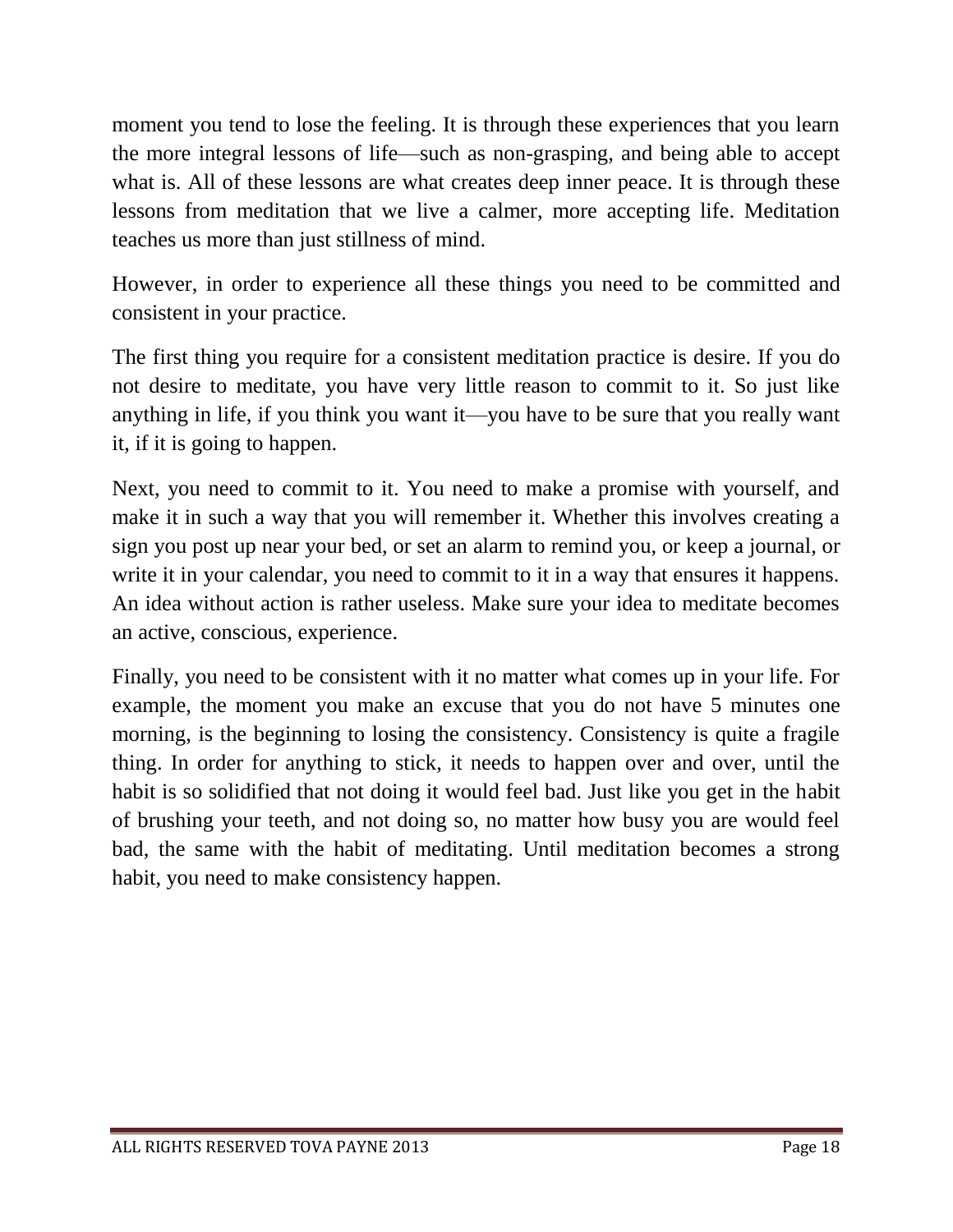# **Conclusion:**

There are certainly hundreds of ways to meditate, and some methods can be quite pricey. There are courses on the market asking you for thousands of dollars to learn their secret of meditation.

These products are easily sold, because for so many people it is easier to buy an expensive product than to commit to doing the work. Many people feel relief by buying a product, going to a 3 day or weeklong course, and then putting meditation away on the bookshelf or away as a memory.

What I am advocating for is a daily, consistent, practice that requires a 5 minute commitment of your time. It is a commitment to getting into the practice of meditation, and 5 minutes is a manageable length of time for just about anybody who sincerely cares to take care of stress and put some energy into living a better life.

The important thing is to get into the practice of it. When you practice a little bit every day, you strengthen the ability to quiet your mind. This way, when a stressful situation hits, you will know how to address it. You will have practised meditation consistently that when you need another 5 minute time-out, you will be familiar with how to do it. On the days or weeks where you need longer periods of meditation to deal with stress, you will be prepared and trained in your ability to do so.

The 5-minute meditation, done first thing in the morning, helps your day begin in a grounded direction. It strengthens your mind and capability to engage in a longer meditation when you want or feel it is necessary.

Meditation is not necessarily easy, which is why committing to a daily practice is essential to ensure you develop your ability to meditate. Then, when you need to use this tool to tackle challenging stressful times, you will have the ability to use meditation to help you. Certainly, you can meditate for longer periods, or greater frequency such as twice a day. You might choose to meditate twice a day for 5 minutes, or 10 or even 20. But do not let anyone tell you that 5 minutes is useless.

I have been employing this strategy for years, and it has literally changed my life.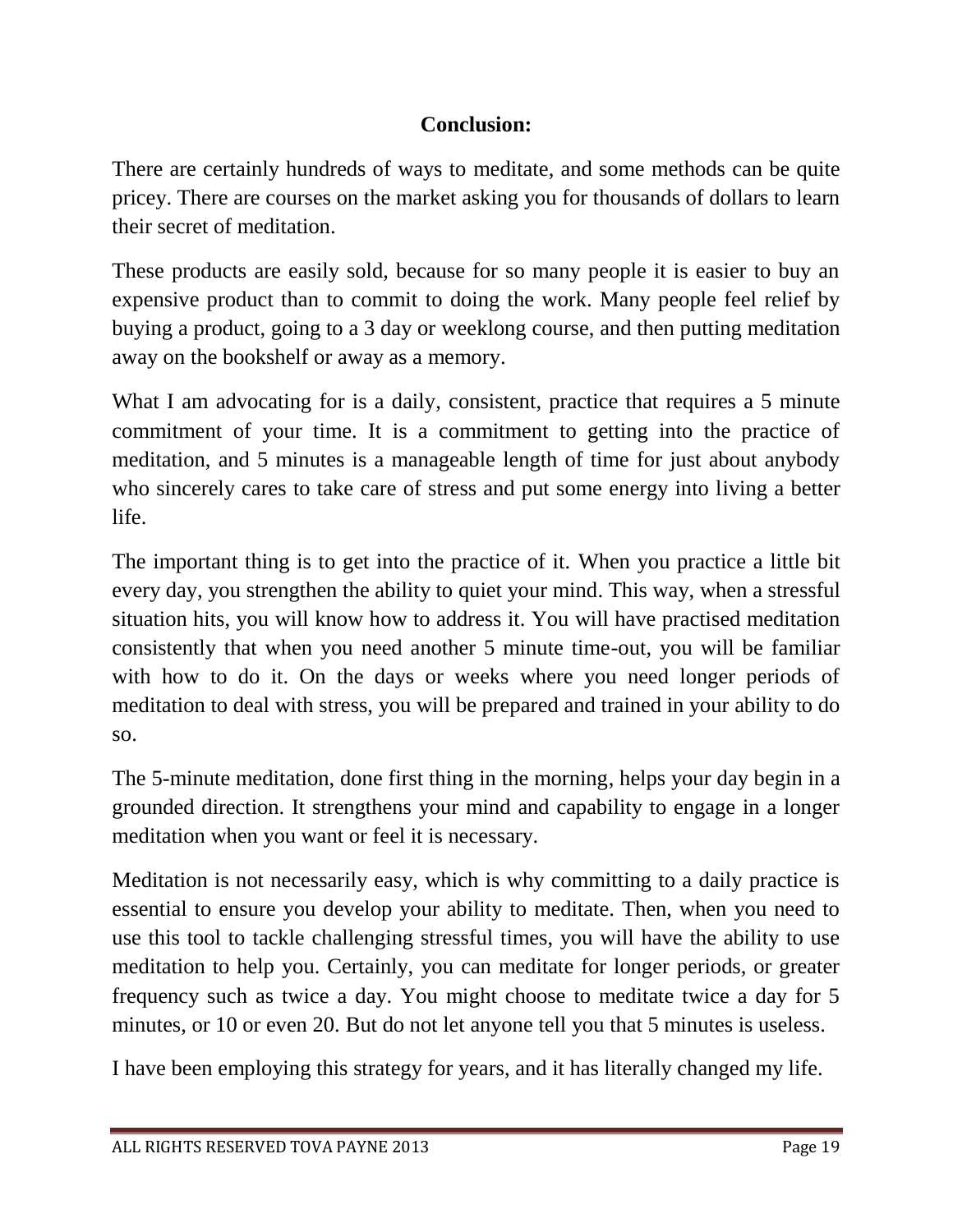I went from hating the 5 minutes to looking forward to it. I have had challenging times where I needed to meditate for longer periods and since I knew how to meditate based on my consistent practice, I was able to meditate for longer periods, because I was buffered to do so from my daily consistent practice.

What still baffles me is just how good this practice is. I really do go from frazzled to clear in under 10 minutes, simply by taking a time-out and deciding: it is time to use my magical tool—it is time to meditate.

All I can say to you, my fellow reader, is this works, and it works really well, and can work really fast. But you do need to put the work in, and nobody can do it for you.

I wish you all the peace, connection, inner knowing, deep wisdom, and love. I know that a consistent meditation practice will give these qualities to you.

And now—if you have not already—*now* is the time to embark upon one of the meditations I have outlined in this book. Remember—you got this book for a reason, but in order for it to have a deep impact; you must engage in the practice of meditation.

All My Love,

Tova Payne